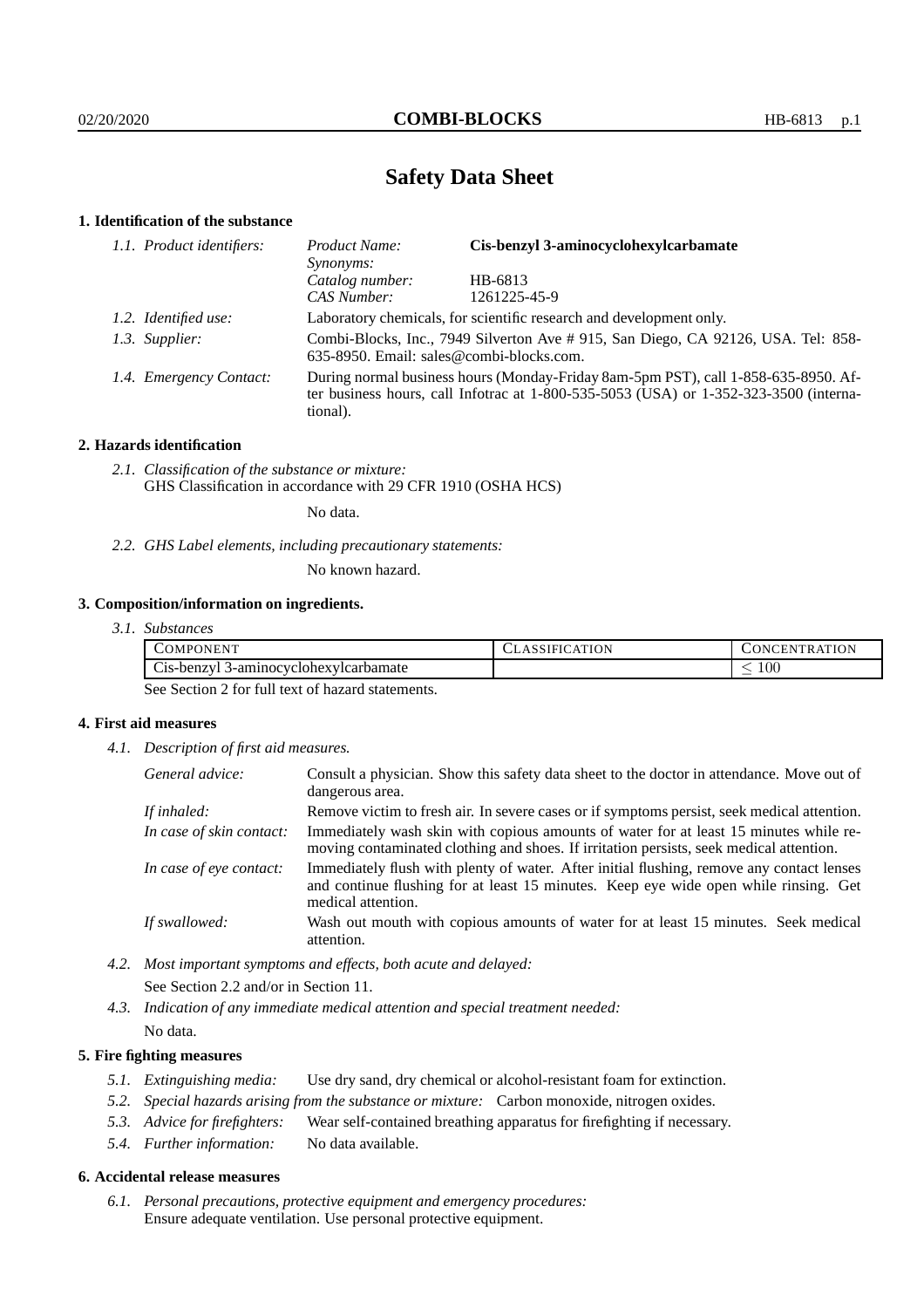|                                                                                                                                                                                                        | 6.2. Environmental precautions:                                                                                                                                                                                                                                    |                                                                                                                                                                                        |  |
|--------------------------------------------------------------------------------------------------------------------------------------------------------------------------------------------------------|--------------------------------------------------------------------------------------------------------------------------------------------------------------------------------------------------------------------------------------------------------------------|----------------------------------------------------------------------------------------------------------------------------------------------------------------------------------------|--|
|                                                                                                                                                                                                        |                                                                                                                                                                                                                                                                    | Should not be released into the environment. See Section 12 for additional ecological information.                                                                                     |  |
|                                                                                                                                                                                                        | 6.3. Methods and materials for containment and cleaning up:                                                                                                                                                                                                        |                                                                                                                                                                                        |  |
| Sweep up or vacuum up spillage and collect in suitable container for disposal.                                                                                                                         |                                                                                                                                                                                                                                                                    |                                                                                                                                                                                        |  |
|                                                                                                                                                                                                        | 6.4. Reference to other sections:                                                                                                                                                                                                                                  |                                                                                                                                                                                        |  |
|                                                                                                                                                                                                        |                                                                                                                                                                                                                                                                    | Refer to protective measures listed in Sections 8 and 13.                                                                                                                              |  |
|                                                                                                                                                                                                        | 7. Handling and storage                                                                                                                                                                                                                                            |                                                                                                                                                                                        |  |
|                                                                                                                                                                                                        | 7.1. Precautions for safe handling: Avoid contact with skin and eyes. Avoid inhalation of vapour or mist. Keep away<br>from sources of ignition - No smoking. Take measures to prevent the build up of electro-<br>static charge. For precautions see section 2.2. |                                                                                                                                                                                        |  |
|                                                                                                                                                                                                        | 7.2. Conditions for safe storage, including any incompatibilities: Store refrigerated. Keep container tightly closed in<br>a dry and well-ventilated place. Containers which are opened must be carefully resealed<br>and kept upright to prevent leakage.         |                                                                                                                                                                                        |  |
|                                                                                                                                                                                                        | Laboratory chemicals, for scientific research and development only.<br>7.3. Specific end use(s):                                                                                                                                                                   |                                                                                                                                                                                        |  |
|                                                                                                                                                                                                        | 8. Exposure Controls / Personal protection                                                                                                                                                                                                                         |                                                                                                                                                                                        |  |
|                                                                                                                                                                                                        | 8.1. Control parameters:                                                                                                                                                                                                                                           |                                                                                                                                                                                        |  |
|                                                                                                                                                                                                        |                                                                                                                                                                                                                                                                    | Components with workplace control parameters: Contains no substances with occupational exposure limit values.                                                                          |  |
|                                                                                                                                                                                                        | 8.2. Exposure controls:                                                                                                                                                                                                                                            |                                                                                                                                                                                        |  |
|                                                                                                                                                                                                        |                                                                                                                                                                                                                                                                    | Appropriate engineering controls: Ensure that eyewash stations and safety showers are close to the workstation<br>location. Ensure adequate ventilation, especially in confined areas. |  |
|                                                                                                                                                                                                        | Personal protective equipment:                                                                                                                                                                                                                                     |                                                                                                                                                                                        |  |
|                                                                                                                                                                                                        | Eye/face protection:                                                                                                                                                                                                                                               | Wear appropriate protective eyeglasses or chemical safety goggles as described by OSHA's<br>eye and face protection regulations in 29 CFR 1910.133 or European Standard EN166.         |  |
| Handle with gloves. Gloves must be inspected prior to use. Use proper glove removal<br>Skin protection:<br>technique (without touching glove's outer surface) to avoid skin contact with this product. |                                                                                                                                                                                                                                                                    |                                                                                                                                                                                        |  |

## **8. Exposure Controls / Personal protection**

| Eye/face protection:                                                                    | Wear appropriate protective eyeglasses or chemical safety goggles as described by OSHA's<br>eye and face protection regulations in 29 CFR 1910.133 or European Standard EN166.                                                                                                                                         |                                                                                                                                                                                      |  |
|-----------------------------------------------------------------------------------------|------------------------------------------------------------------------------------------------------------------------------------------------------------------------------------------------------------------------------------------------------------------------------------------------------------------------|--------------------------------------------------------------------------------------------------------------------------------------------------------------------------------------|--|
| Skin protection:                                                                        | Handle with gloves. Gloves must be inspected prior to use. Use proper glove removal<br>technique (without touching glove's outer surface) to avoid skin contact with this product.<br>Dispose of contaminated gloves after use in accordance with applicable laws and good<br>laboratory practices. Wash and dry hands |                                                                                                                                                                                      |  |
| <b>Body Protection:</b><br>amount of the dangerous substance at the specific workplace. |                                                                                                                                                                                                                                                                                                                        | Complete suit protecting against chemicals, Flame retardant antistatic protective clothing.,<br>The type of protective equipment must be selected according to the concentration and |  |
| Respiratory protection:                                                                 |                                                                                                                                                                                                                                                                                                                        |                                                                                                                                                                                      |  |
| Control of environmental exposure:                                                      | drains.                                                                                                                                                                                                                                                                                                                | Prevent further leakage or spillage if safe to do so. Do not let product enter                                                                                                       |  |

## **9. Physical and chemical properties**

*9.1. Information on basic physical and chemical properties*

| (a)                        | Appearance:                                   | No data  |
|----------------------------|-----------------------------------------------|----------|
| (b)                        | Odour:                                        | No data  |
| (c)                        | Odour Threshold:                              | No data  |
| (d)                        | pH:                                           | No data  |
| (e)                        | Melting point/freezing point:                 | No date. |
| (f)                        | Initial boiling point and boiling range:      | No data  |
| (g)                        | Flash point:                                  | No data  |
| (h)                        | Evaporatoin rate:                             | No data  |
| (i)                        | Flammability (solid, gas):                    | No data  |
| (j)                        | Upper/lower flammability or explosive limits: | No data  |
| $\left( k\right)$          | Vapour pressure:                              | No data  |
| $\left( \mathrm{l}\right)$ | Vapour density:                               | No data  |
| (m)                        | Relative density:                             | No data  |
| (n)                        | Water solubility:                             | No data  |
| $\circ$                    | Partition coefficient: n-octanol/water:       | No data  |
| (p)                        | Auto-ignition:                                | No data  |
| (q)                        | Decomposition temperature:                    | No data  |
| (r)                        | Viscosity:                                    | No data  |
| (s)                        | Explosive properties:                         | No data  |
| (t)                        | Oxidizing properties:                         | No data  |